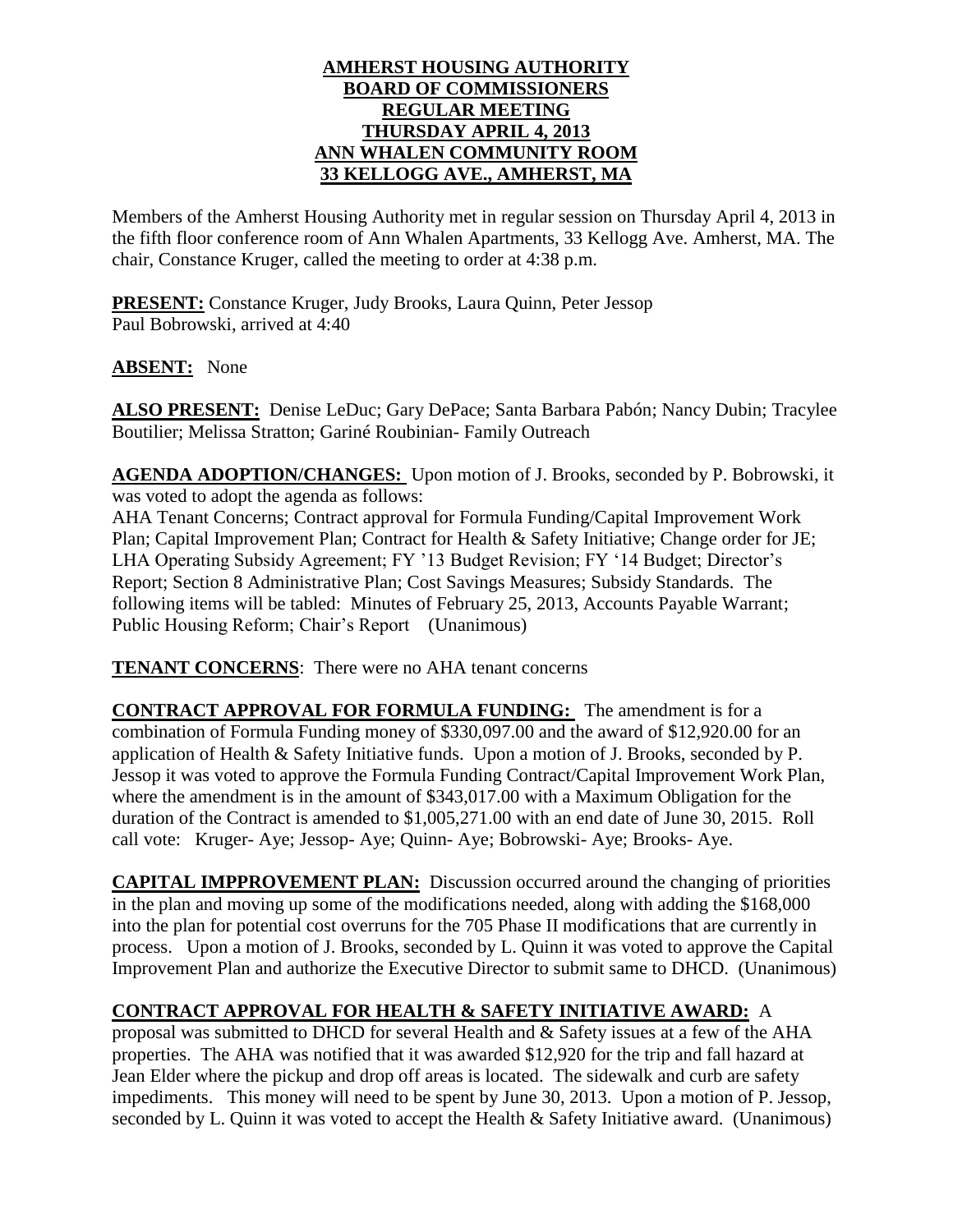**CHANGE ORDER – GARLAND CONSTRUCTION JE WINDOWS** : Upon motion of J. Brooks, seconded by P. Jessop, it was voted to accept the change order not to exceed \$3,712 and authorize the Executive Director to sign the change order. (Unanimous)

**LHA OPERATING SUBSIDY**: Upon motion of P. Bobrowski, seconded by J. Brooks, it was voted to authorize the Executive Director to sign the LHA Operating Subsidy Agreement which will provide up to 25% of the anticipated Operating Subsidy to be paid on or about July 1, 2013 with a total of 10 payments through June 30, 2014. (Unanimous)

**BUDGET REVISION FOR FY '13**: G. DePace, Fee Accountant reviewed the budget revision that was being presented and the reasons for it.

**400-1 PROGRAM FOR FYE 3/31/2013** Upon a motion J. Brooks, seconded by L. Quinn- to amend the Operating Budget for State-Aided Chapter 667,705 Housing, of the Amherst Housing Authority, Program Number 400-1 for fiscal year ending 3/31/13 showing Total Revenue of \$491,219.00 and Total Expenses of \$697,655.00 thereby requesting a subsidy of \$203,936.00 be submitted to the Department of Housing and Community Development for its review and approval.

Roll call vote: Jessop- Aye; Quinn- Aye; Kruger- Aye; Brooks-Aye; Bobrowski-Aye

**400-9 PROGRAM FOR FYE 3/31/2013:** Upon a motion by J. Brooks, seconded by P. Bobrowski- to amend the Operating Budget for State-Aided Chapter 667 Housing, of the Amherst Housing Authority, Program Number 400-9 for fiscal year ending 3/31/13 showing Total Revenue of \$223,656.00 and Total Expenses of \$251,638.00 thereby requesting a subsidy of \$0 be submitted to the Department of Housing and Community Development for its review and approval.

Roll call vote: Jessop- Aye; Quinn- Aye; Kruger- Aye; Brooks-Aye; Bobrowski-Aye

**689-A PROGRAM FOR FYE 3/31/2013:** Upon a motion by P. Jessop, seconded by L. Quinnto amend the Operating Budget for State-Aided Chapter elderly Housing, of the Amherst Housing Authority, Program Number 689-2 for fiscal year ending 3/31/13 showing Total Revenue of \$37,790.00 and Total Expenses of \$39,639.00 thereby requesting a subsidy of \$0 be submitted to the Department of Housing and Community Development for its review and approval.

Roll call vote: Jessop- Aye; Quinn- Aye; Kruger- Aye; Brooks-Aye; Bobrowski-Aye

**MRVP PROGRAM FOR FYE 3/31/2013:** Upon a motion by P. Jessop, seconded by J. Brooks- to amend the Operating Budget for State-Aided Chapter Family Housing, of the Amherst Housing Authority, Program Number MRVP for fiscal year ending 3/31/13 showing Total Revenue of \$1,565.00 and Total Expenses of \$38,831.00 thereby requesting a subsidy of \$37,000.00 be submitted to the Department of Housing and Community Development for its review and approval.

Roll call vote: Jessop- Aye; Quinn- Aye; Kruger- Aye; Brooks-Aye; Bobrowski-Aye

**BUDGET FOR FY '14:** G. DePace explained each budget and answered questions posed on various line items.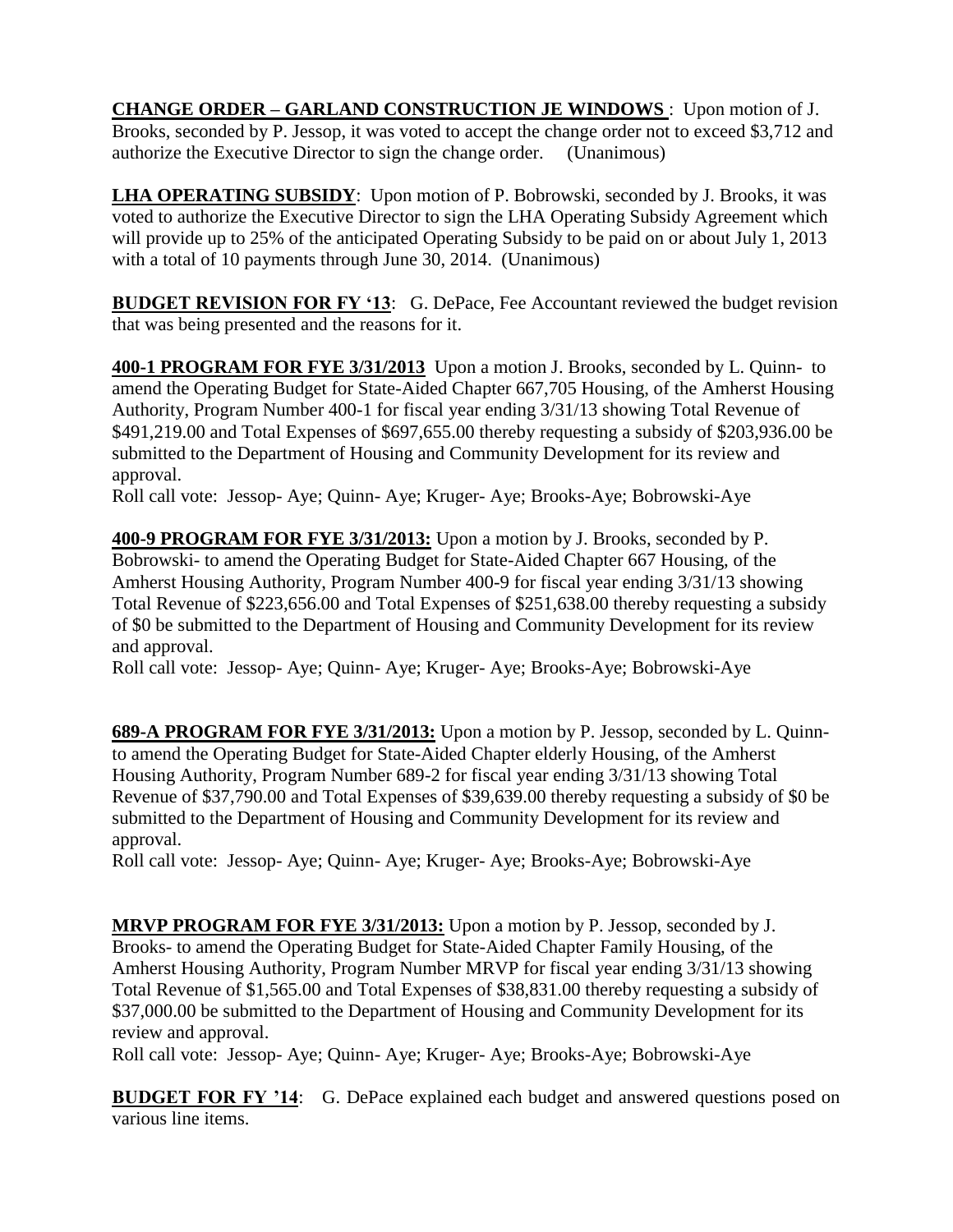**400-1 PROGRAM FOR FYE 3/31/2014** Upon a motion by J. Brooks, seconded by P. Bobrowski- to accept the Proposed Operating Budget for State-Aided Chapter 667,705 Housing, of the Amherst Housing Authority, Program Number 400-1 for fiscal year ending 3/31/14 showing Total Revenue of \$515,600.00 and Total Expenses of \$691,977.00 thereby requesting a subsidy of \$171,377.00 be submitted to the Department of Housing and Community Development for its review and approval.

Roll call vote: Bobrowski-Aye; Brooks- Aye; Kruger-Aye; Quinn-Aye; Jessop-Aye

**400-9 PROGRAM FOR FYE 3/31/2014:** Upon a motion by P. Jessop, seconded by J. Brooksto accept the Proposed Operating Budget for State-Aided Chapter 667 Housing, of the Amherst Housing Authority, Program Number 400-9 for fiscal year ending 3/31/14 showing Total Revenue of \$223,656.00 and Total Expenses of \$232,457.00 thereby requesting a subsidy of \$0 be submitted to the Department of Housing and Community Development for its review and approval.

Roll call vote: Jessop- Aye; Quinn- Aye; Kruger- Aye; Brooks-Aye; Bobrowski-Aye

**689-A PROGRAM FOR FYE 3/31/2014:** Upon a motion by P. Bobrowski, seconded by L. Quinn- to accept the Proposed Operating Budget for State-Aided Chapter elderly Housing, of the Amherst Housing Authority, Program Number 689-A for fiscal year ending 3/31/14 showing Total Revenue of \$40,173.00 and Total Expenses of \$60,423.00 thereby requesting a subsidy of \$0 be submitted to the Department of Housing and Community Development for its review and approval.

Roll call vote: Jessop- Aye; Quinn- Aye; Kruger- Aye; Brooks-Aye; Bobrowski-Aye

**MRVP PROGRAM FOR FYE 3/31/2014:** Upon a motion by P. Bobrowski, seconded by J. Brooks - to accept the Proposed Operating Budget for State-Aided Chapter Family Housing, of the Amherst Housing Authority, Program Number MRVP for fiscal year ending 3/31/14 showing Total Revenue of \$2,535.00 and Total Expenses of \$39,356.00 thereby requesting a subsidy of \$37,000.00 be submitted to the Department of Housing and Community Development for its review and approval.

Roll call vote: Jessop- Aye; Quinn- Aye; Kruger- Aye; Brooks-Aye; Bobrowski-Aye

**85-1 WATSON FARMS FOR FYE 3/31/2014:** Upon a motion by J. Brooks, seconded by P. Jessop -To approve the operating budget for Federal-Aided Program 85-1 Watson Farms Apartments for fiscal year ending 3/31/14.

Roll call vote: Jessop- Aye; Quinn- Aye; Kruger- Aye; Brooks-Aye; Bobrowski-Aye

**SECTION 8 OPERATIONAL BUDGET**: G. DePace explained that the AHA does not yet know what the administrative fees that will be earned for the year, and stated that there was a good possibility that the AHA would have to dip into the administrative fee reserves in order to balance this year's budget; based on the current info we could expect to see approximately 69% of the allotted fee as revenue. Upon a motion by J. Brooks, seconded by P. Jessop -To approve the operating budget for the Section 8 program as presented. (Unanimous)

After providing the financial information to the board for their vote, Fee Accountant Gary DePace provided a letter to the Executive Director and the board stating that he would not be renewing his contract with the AHA after providing services to us for the past 25 years. The board thanked Mr. DePace for his years of service.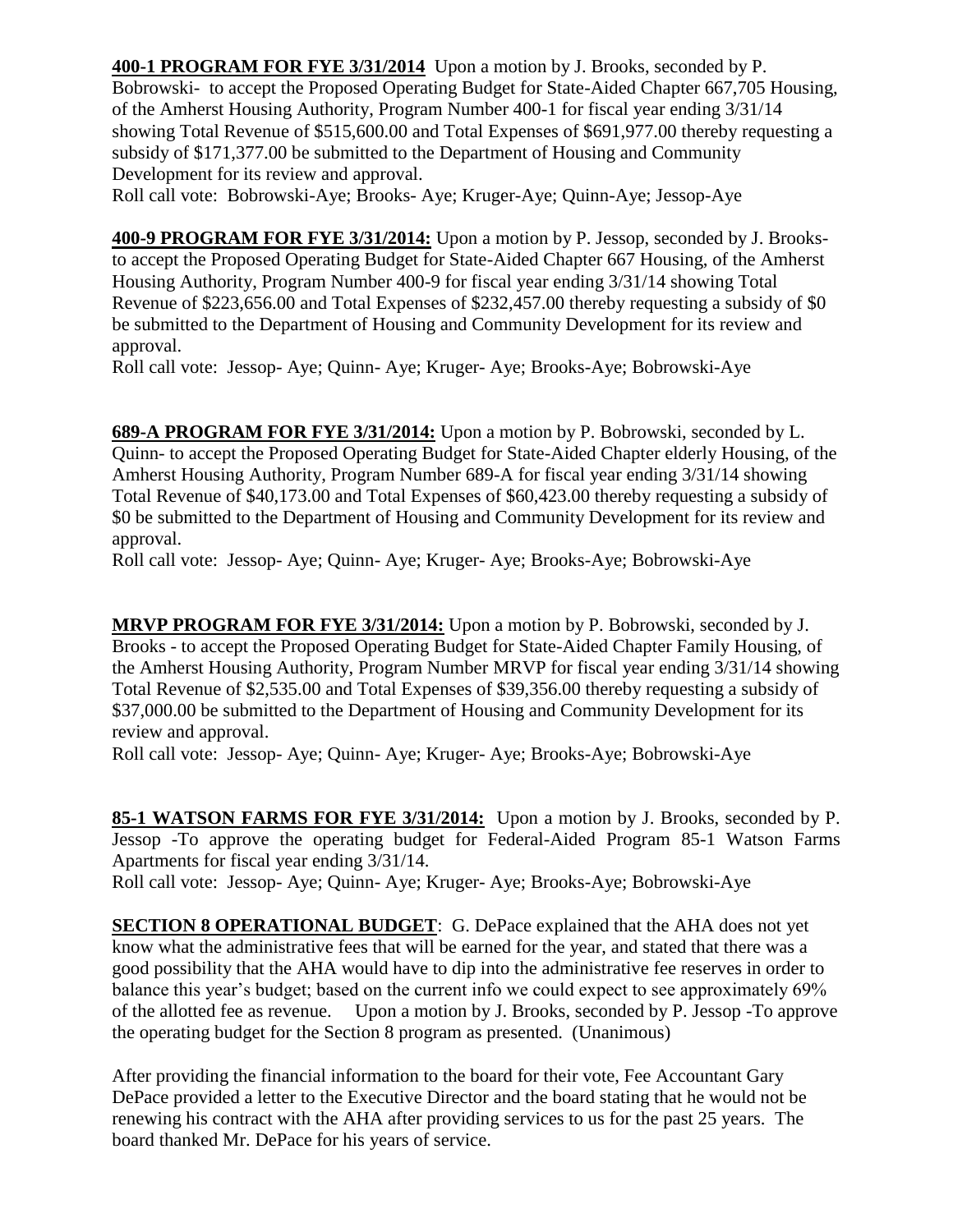**DIRECTOR'S REPORT**: D. LeDuc explained that the AHA had purchased a model Section 8 Administrative Plan last fall from Nan McKay & Associates who are the leaders in the housing industry, and the AHA has been working on modifying said plan to address where the AHA has flexibility in the plan. The current Section 8 Administrative plan is approximately 40 pages, and does not address the regulations, but just how the AHA will deal with areas where it has flexibility. The push to move forward on revising the Section 8 plan is two-fold, in the current plan does not provide sufficient guidance for the AHA or program participants, and secondly to address the concerns that the AHA will be required to have in place due to sequestration. Ms. LeDuc also explained the sequestration and what this will mean for the AHA, e.g. not enough money to house all 413 participants on the program. Ms. LeDuc also advised the board of commissioners that HUD has been in contact with the AHA and that a meeting was scheduled for April 8 to discuss the shortfall that we were facing. It was HUD's expectation that the AHA would have language in an approved Section 8 Administrative Plan that would address insufficient funding issues. Since the AHA did not have such an area in its current plan and the proposed Section 8 Administrative Plan did, it was the opportunity to adopt a new comprehensive plan. Ms. LeDuc also went over the PIH Notice 2011-28 Cost Saving Measures and identified the items that the AHA has previously implemented and addressed the items that the AHA will need to consider implementing, along with a strategy on how the AHA will deal with funding shortfalls.

**SECTION 8 ADMINISTRATIVE PLAN:** There were a few individuals from the public that attended the meeting specifically to address the proposed Section 8 Administrative Plan. The board determined that there was too much in the plan to be able to accept the entire plan as submitted, but would be willing to consider looking at a couple of areas, that were needed for the HUD conference call. A letter was received prior to the board meeting from Fair Housing requesting that the board provide an extension of 30-60 for additional review time before considering a vote. Ms. Santa Barbara Pabón who was unable to stay until this item provided a written document voicing her concern over the subsidy standards and having a 2 yr. old and a 13 yr. old of the same sex sharing a room.

Upon a motion by P. Bobrowski and seconded by J. Brooks, it was voted to adopt the following insufficient funding policy and add this to the existing Section 8 Administrative Plan:

- 1. AHA will inform family of its policy regarding moves denied to insufficient funding in a letter to the family at the time the move is denied.
- 2. The AHA will request HAP payment reductions from landlords on every household program wide by at least 5%
- 3. The AHA will pursue and consider other options that may arise to mitigate the impact of steps 4 through 6
- 4. The AHA will lower payment standards to 90-95% of the published FMR for AHA extended area of Hadley, Belchertown, Granby and South Hadley.
- 5. The AHA will lower payment standards of the published/current FMR for all participants residing in the town of Amherst
- 6. The AHA will reduce the number of families participating in the AHA HCV program if combined monthly HAP payments exceed HUD's monthly HAP allocation. Any families who are terminated from the program for insufficient funding will be placed back on a separate waiting list and will be reissued vouchers as soon as funding becomes available, this voucher issuance will take precedence over taking people off the standard centralized waiting list. The last program participants to be placed on the program will be the first to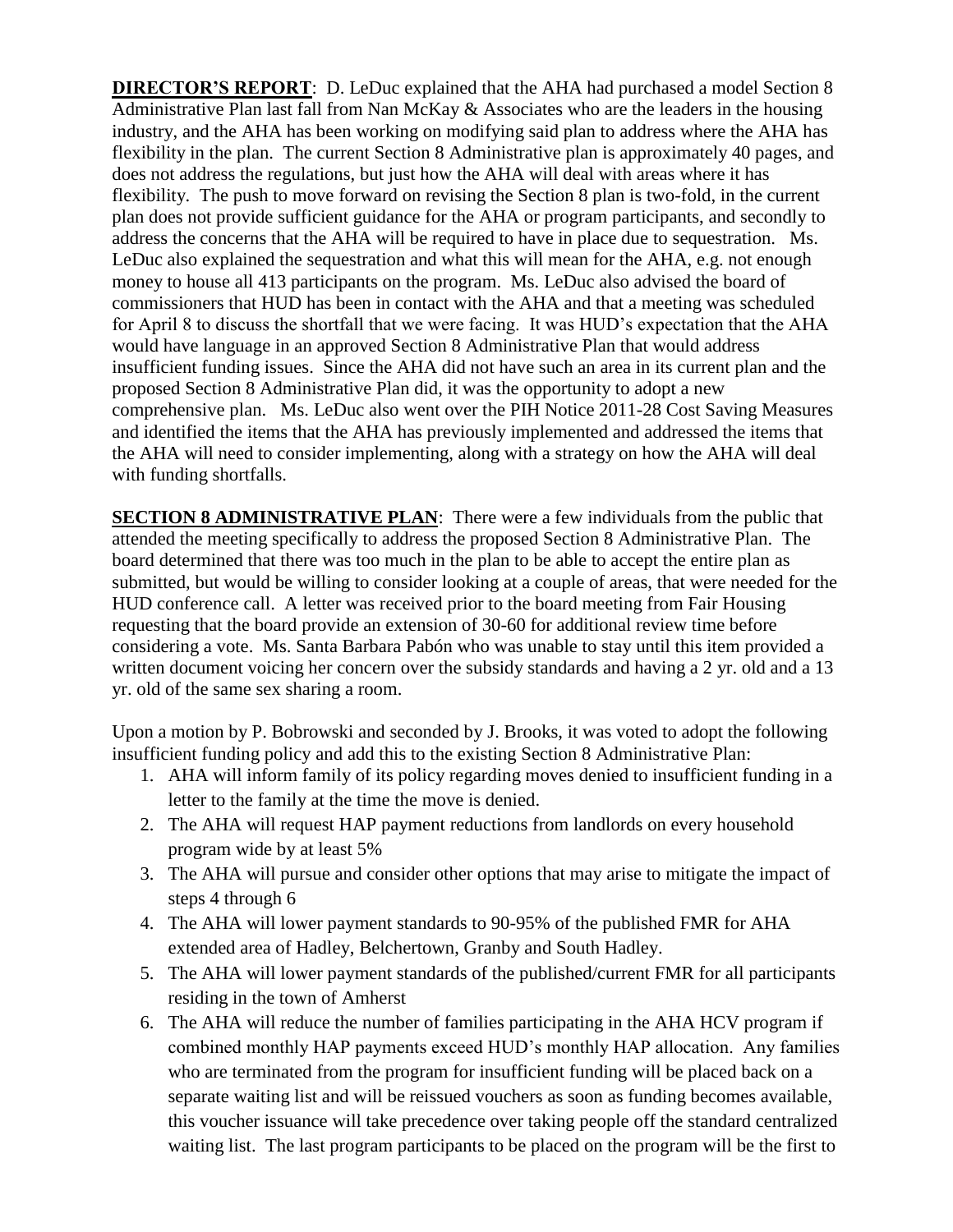be taken off due to insufficient funding, and will be reissued a voucher in the same manner.

(Unanimous)

It was also recommended that the tenant subcommittee of the board have a meeting to help address additional outreach for the Proposed Section 8 Administrative Plan.

Upon a motion by J. Brooks and seconded by P. Bobrowski it was voted to accept the subsidy standards that are in the Proposed Section 8 Administrative Plan and add these to the existing Section 8 Administrative Plan. (Unanimous)

## **5-II.B. DETERMINING FAMILY UNIT (VOUCHER) SIZE [24 CFR 982.402]**

For each family, the PHA determines the appropriate number of bedrooms under the PHA subsidy standards and enters the family unit size on the voucher that is issued to the family. The family unit size does not dictate the size of unit the family must actually lease, nor does it determine who within a household will share a bedroom/sleeping room.

The following requirements apply when the PHA determines family unit size:

- The subsidy standards must provide for the smallest number of bedrooms needed to house a family without overcrowding.
- The subsidy standards must be consistent with space requirements under the housing quality standards.
- The subsidy standards must be applied consistently for all families of like size and composition.
- A child who is temporarily away from the home because of placement in foster care is considered a member of the family in determining the family unit size.
- A family that consists of a pregnant woman (with no other persons) must be treated as a twoperson family.
- Any live-in aide (approved by the PHA to reside in the unit to care for a family member who is disabled or is at least 50 years of age) must be counted in determining the family unit size;
- Unless a live-in-aide resides with a family, the family unit size for any family consisting of a single person must be either a zero- or one-bedroom unit, as determined under the AHA subsidy standards.

AHA Policy

For purposes of determining subsidy standards, an adult is 21 years of age or older, a child is under 21 years of age.

The AHA will assign one bedroom for each two persons within the household, except in the following circumstances

Persons of the opposite sex (other than spouses, partners or other interdependent relationships and children under age 5) will be allocated separate bedrooms.

An adult will not be required to share a room with a child.

Single person families will be allocated one bedroom.

Two children of the same gender with an age difference less than 10 years will share one bedroom this includes children of blended families who have different parents.

Two children of the same gender with an age difference 10 years or more will be allocated separate bedrooms.